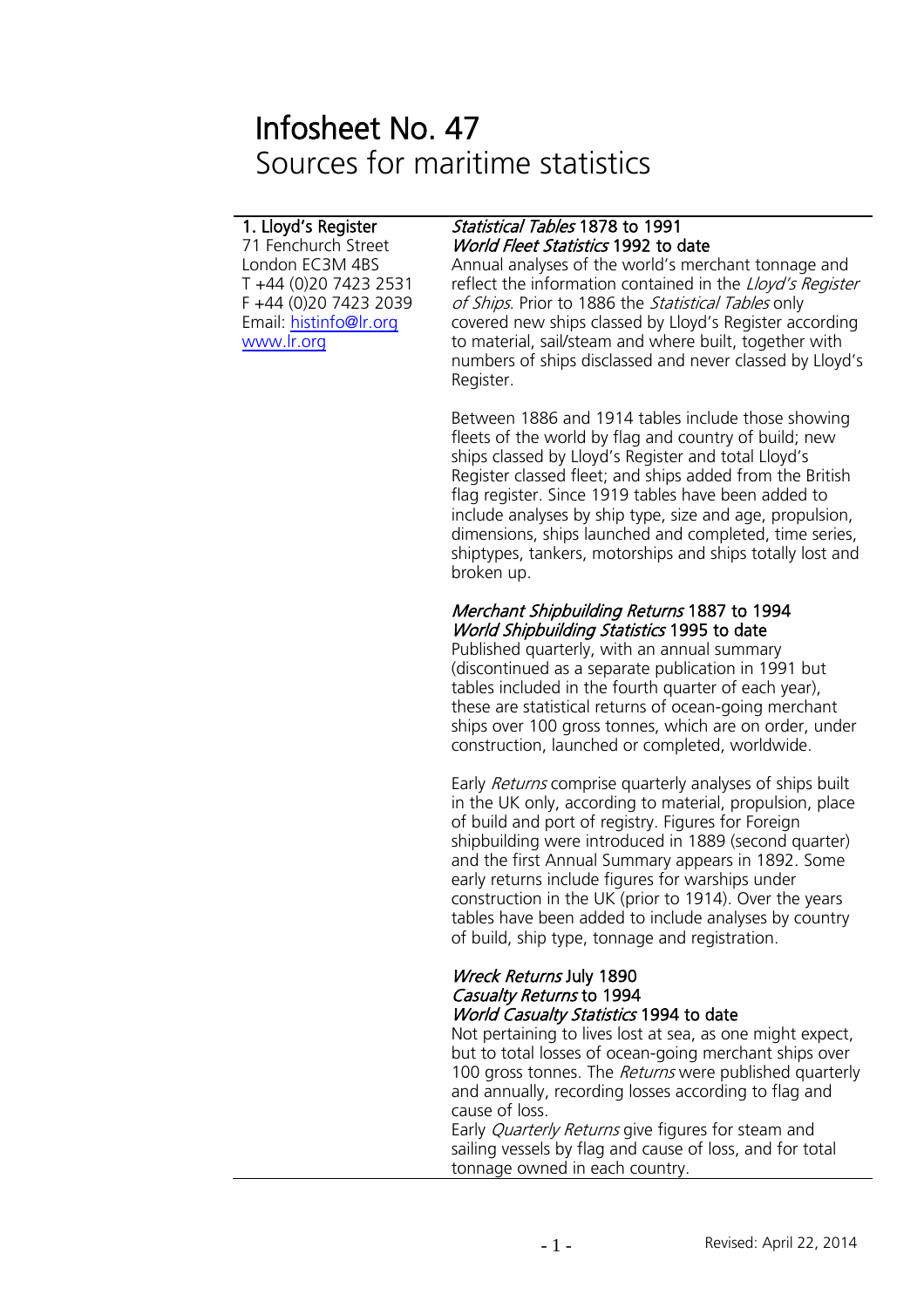**Lloyd's Register Foundation Information Centre** 71 Fenchurch Street London EC3M 4BS  United Kingdom  $\frac{1}{1}$ Ningaonn

**Infosheet**

 $T: +44(0)2074232475$ F: +44 (0)20 7423 2039 ››› E: histinfo@lr.org www.lrfoundation.org.uk



Early Annual Summaries, published since 1891, give total number of losses for the year for steam and sailing vessels by flag and cause of loss. Later issues also include analyses by size, principal type and age (since 1967) and world maps showing approximate positions of ships foundered, burnt, wrecked and lost by collision during that year (since 1970). Since 1984 the Returns have been published annually.

Researchers should note that figures in Lloyd's Register's statistical publications for the years 1915 to 1918 and 1940 to 1947 are incomplete or not recorded at all.

The statistics are available for researchers to view free of charge in Lloyd's Register's Information Centre Library. Please call to arrange an appointment.

passenger, liquid cargo and dry cargo markets. Separate reports are provided for each sector.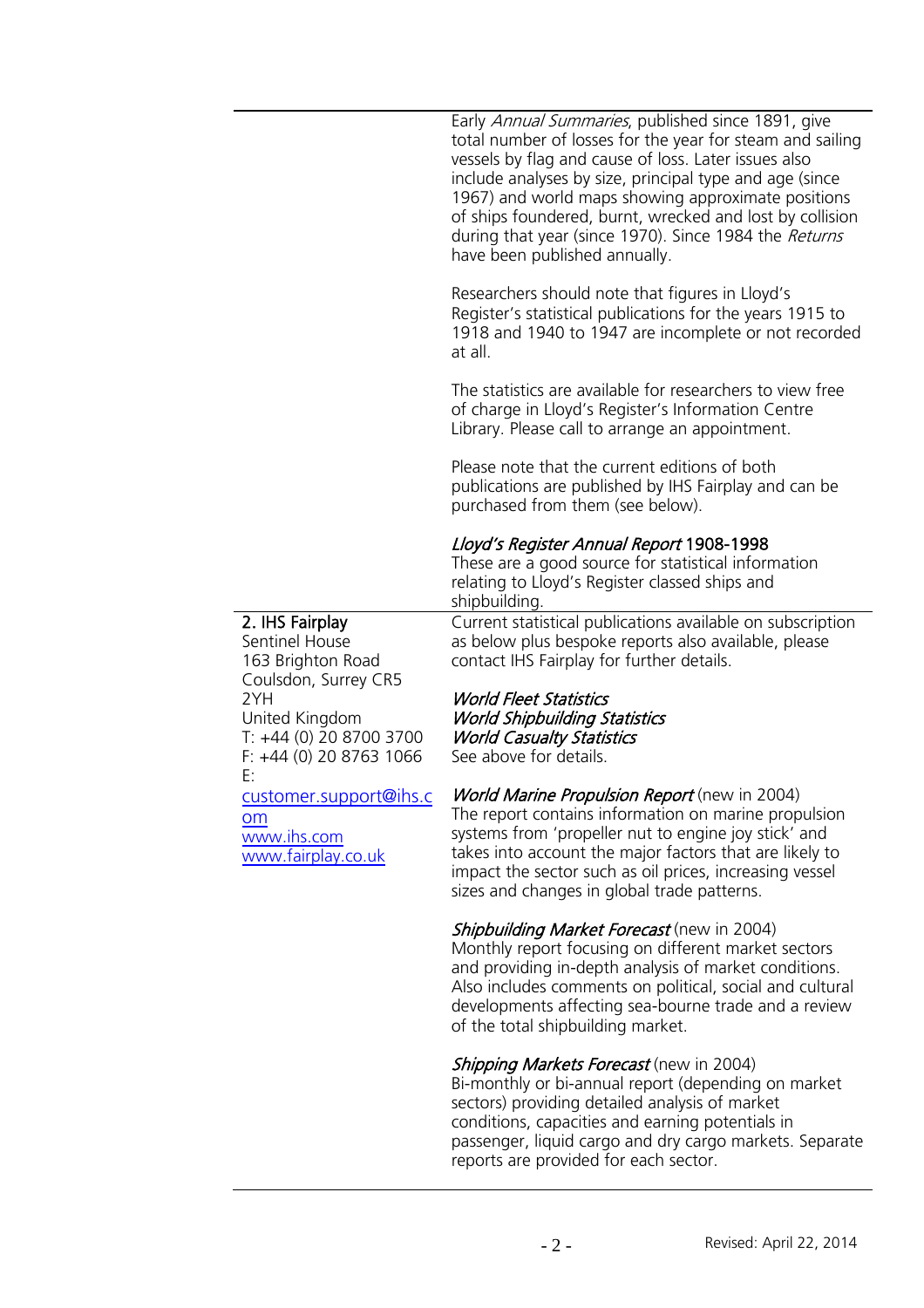**Information Centre** 71 Fenchurch Street **Lloyd's Register** 

Eondon<br>EC3M 4BS LCJM 4DJ<br>United Kingdom

Information Services<br>Information Services

Ninguoni

T: +44 (0)20 7423 2475 F: +44 (0)20 7423 2039 Fax: +44 (0)20 7423 2039 E: histinfo@lr.org Email: histinfo@lr.org www.lrfoundation.org.uk

Lloyd's Register<br>Foundation

London

| 3. International Maritime<br><b>Statistics Forum</b><br>http://www.imsf.info/                                                                                                                              | The International Maritime Statistics Forum (IMSF) has<br>been in existence for over 25 years. Its objective is "to<br>promote harmonisation and improvement in quality and<br>scope of statistics within the international maritime<br>industries, by means of ongoing work programmes and<br>by affiliation with prominent national and international<br>maritime institutions". The website contains statistical<br>reports covering various maritime subjects, plus links to<br>organizations producing maritime statistics across the<br>world.                                                                                                                                                                                                             |
|------------------------------------------------------------------------------------------------------------------------------------------------------------------------------------------------------------|------------------------------------------------------------------------------------------------------------------------------------------------------------------------------------------------------------------------------------------------------------------------------------------------------------------------------------------------------------------------------------------------------------------------------------------------------------------------------------------------------------------------------------------------------------------------------------------------------------------------------------------------------------------------------------------------------------------------------------------------------------------|
| 4. UK Chamber of<br>Shipping<br>30 Park Street<br>London Bridge, London,<br>SE1 9EQ<br>T +44 (0)20 7417 2800<br>guery@ukchamberofshipp<br>ing.com<br>www.ukchamberofshippi<br>ng.com                       | A number of statistical reports are listed on their<br>website covering world seabourne trade forecast, UK<br>shipping (including UK-owned trading vessels), seafarers<br>and officers (including employment of former<br>seafarers). Access to the web site is recommended for<br>further details.                                                                                                                                                                                                                                                                                                                                                                                                                                                              |
| 5. International Maritime<br>Organization (IMO)<br>4 Albert Embankment<br>London<br><b>SE1 7SR</b><br>United Kingdom<br>T +44 (0)20 7735 7611<br>F +44 (0)20 7587 3210<br>www.imo.org                      | The IMO Convention entered into force in 1958 "to<br>provide machinery for cooperation among Governments<br>in the field of governmental regulation and practices<br>relating to technical matters of all kinds affecting<br>shipping engaged in international trade; to encourage<br>and facilitate the general adoption of the highest<br>practicable standards in matters concerning maritime<br>safety, efficiency of navigation and prevention and<br>control of marine pollution from ships". The<br>Organization is also empowered to deal with<br>administrative and legal matters related to these<br>purposes.<br>IMO has a library, which contains various statistical<br>publications. The catalogue is searchable online at<br>www.imo.org/library/ |
| 6. Organisation for<br><b>Economic Co-operation</b><br>and Development (OECD)<br>2, rue André Pascal<br>F-75775 Paris Cedex 16<br>France<br>T +33 1 45 24 82 00<br>www.oecd.org                            | The OECD is a group of 30 member countries sharing a<br>commitment to democratic government and the market<br>economy and is well known for its statistics. Its web site<br>features an easy to use 'find statistics' search function<br>and also a useful section called Frequently Requested<br>Statistics.                                                                                                                                                                                                                                                                                                                                                                                                                                                    |
| 7. Department for<br><b>Transport</b><br><b>Enquiry Service</b><br><b>Great Minster House</b><br>76 Marsham Street<br>London SW1P 4DR<br>T +44 (0)20 7944 8300<br>F +44 (0)020 7944 6589<br>www.dft.gov.uk | UK government department for transport. UK maritime<br>statistics covering passengers, ports and shipping are<br>available to download from the web site, as are Marine<br>Accident Investigation Branch (MAIB) statistics.                                                                                                                                                                                                                                                                                                                                                                                                                                                                                                                                      |